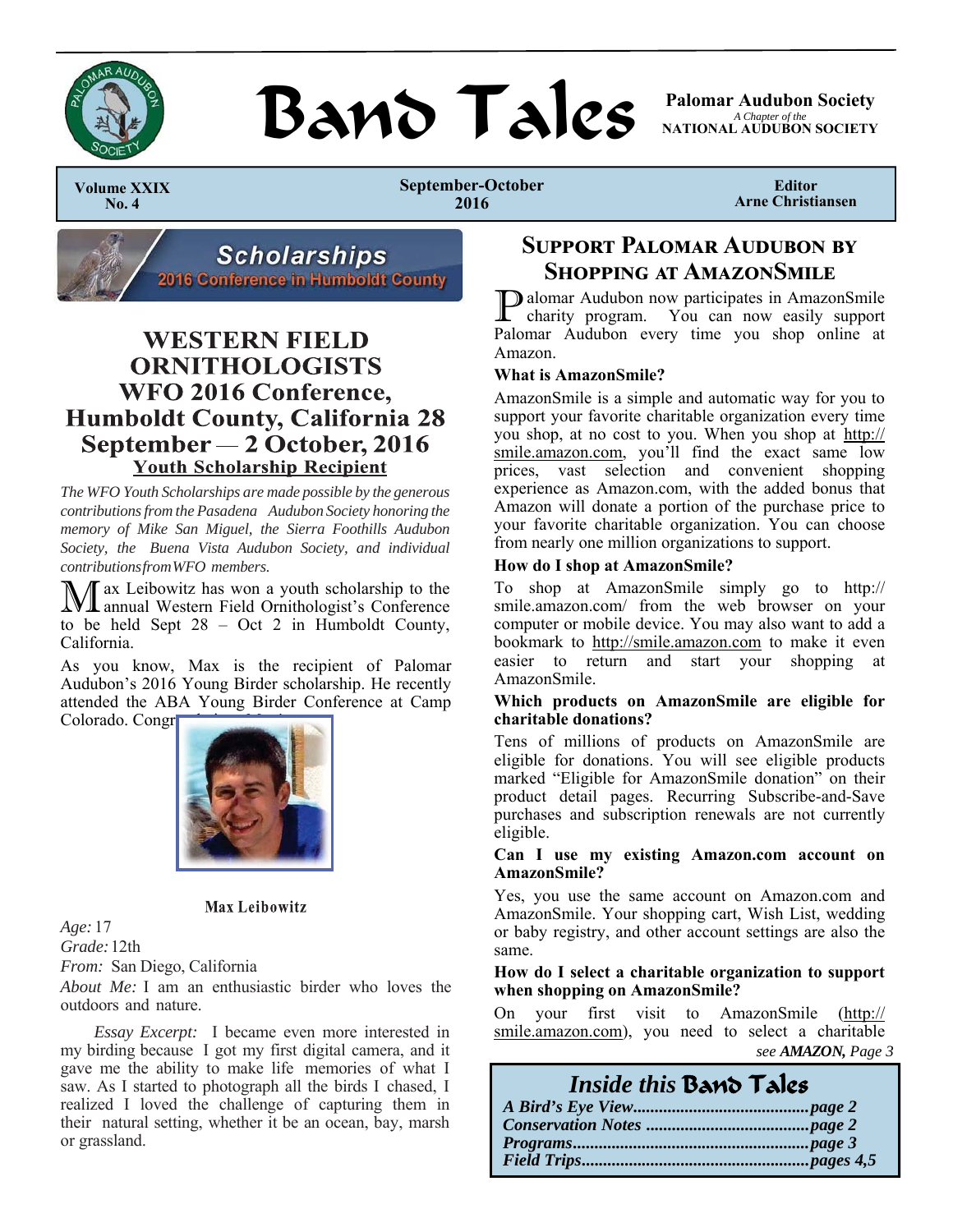## **ANOTHER BIRD'S EYE VIEW** *Penny Hernandez, PAS President*

V acations taken, new birds added to your life lists and great field trips during the summer, what is next? More great field trips and interesting programs, and perhaps an away trip somewhere out of state? Who knows what your Board has planned for you. Please speak to us and let us know what your interests are.

As you may remember the chapter gave its scholarship



to Max Leibowitz. I can't wait to hear about his experiences at the weeklong session this summer in Colorado Springs, Colorado. Our other winners have come back with great stories of new friends and new birds; hopefully Max will also do so. The American Birding Association has provided great locations and great leaders for young

birders. Hopefully we can continue our scholarships.

Two positions are in need of volunteers. The first one is someone to organize the refreshments at the meetings. That simply consists of finding someone to bring refreshments to general meetings. It's nice to provide water and a nice looking table. If you would like to help please let me know. The second job is to put the Band Tales in Kit Carson Park, Escondido every other month. Again, if you will help please let me know.

# Hope to see you in September,<br>Renny

### **HEY, ALL YOU PAS BIRDERS!** *Arne Christiansen, Editor*

Do you have any "WOW!" moments in your birding<br>life? Maybe a "Wish I could share this!" or "Nobody would ever believe what I just saw!"? The majority of this edition of **Band Tales** consists of articles gleaned from non-PAS sources; most of the rest of the articles are submitted by Board members.

None of us is likely to win a Pulitzer Prize in journalism, but—hey, come on, folks—share some of your birding (or for that matter non-birding) experiences with the rest of us. Should you not feel comfortable writing an article just send me whatever you have; we'll fix it up "real purty," making you happy that you have agreed to share with the rest of us.

I took this space because some more copy was needed to fill out YOUR newsletter. It could have been yours to share; **PLEASE!!** I'm here at arnec@juno.com or by mail to 26739 Red Ironbark Drive, Valley Center, CA 92082

## **CONSERVATION NOTES** *Richard Fowler, Conservation Chair*



In July 20th eleven birders gathered at Lake Hodges for another bird count on the south side of Bernardo Mountain. The birders were volunteers from the San Dieguito River Valley Conservancy and Palomar Audubon Society members. The Audubon group included Gail DeLalla, Paul Jeffs, Rustom Jamadar, and Richard Fowler. It was great to have the extra eyes and the camaraderie of the SDRVC volunteers and their leader Jess Norton. To date we have identified 61 species on Bernardo Mountain. We will continue bimonthly counts there for the remainder of the year.

 This is the second year of bird counts with the SDRVC. Last year we did bimonthly counts at the park headquarters off Sycamore Creek. Next year we will do bimonthly counts on Volcan Mountain, the start of the San Dieguito River Valley watershed. I will keep you posted.

Richard

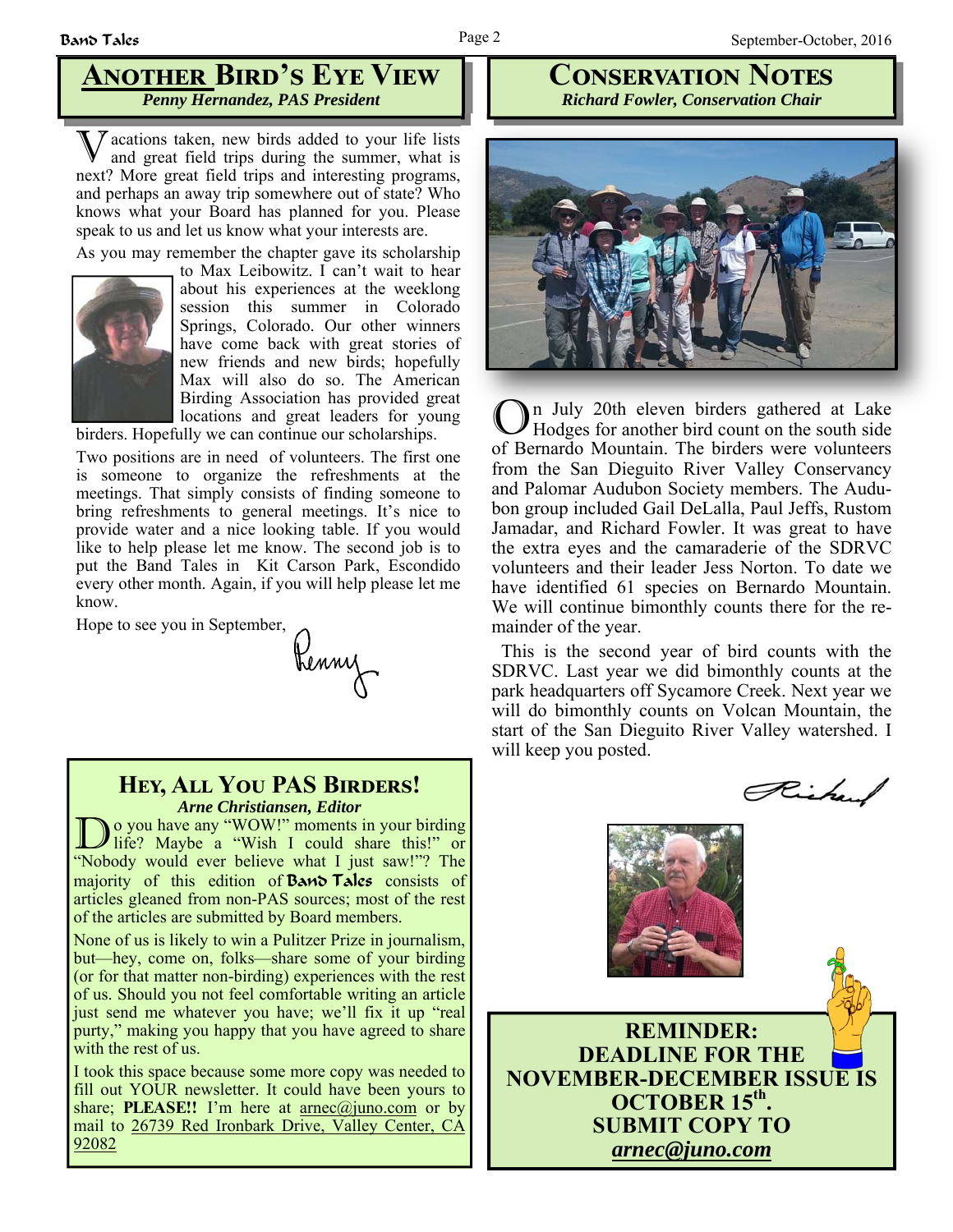## *AMAZON, from Page 1* **PROGRAMS**

organization to receive donations from eligible purchases before you begin shopping. We will remember your selection, and then every eligible purchase you make at http://smile.amazon.com will result in a donation.

#### **Can I change my charity?**

Yes, you can change your charity any time. Your AmazonSmile purchases after the change count towards your newly selected charity. To change your charity, sign in to http://smile.amazon.com on your desktop or obile phone browser and simply select "Change your Charity" in "Your Account."

#### **How much of my purchase does Amazon donate?**

The AmazonSmile Foundation will donate 0.5% of the purchase price from your eligible AmazonSmile purchases. The purchase price is the amount paid for the item minus any rebates and excluding shipping & handling, gift-wrapping fees, taxes, or service charges. From time to time, we may offer special, limited time promotions that increase the donation amount on one or more products or services or provide for additional donations to charitable organizations. Special terms and restrictions may apply. Please see the relevant promotion for complete details.

#### **Can I receive a tax deduction for amounts donated from my purchases on AmazonSmile?**

Donations are made by the AmazonSmile Foundation and are not tax deductible by you.

## **FIVE ACTIONS**  THAT WILL PROTECT BIRDS WHERE YOU LIVE:

1) Reduce or eliminate pesticide and herbicide use. By using fewer chemicals in and around your home you will help keep birds, pets andyour family healthy.

2) Help keep ALL water clean: patch bare areas in your yard with native grasses to prevent erosion, sweep sidewalks and driveways instead of hosing them down, and use a funnel when you fill your lawnmower. The pollution that flows from your yard into local streams can have a harmful impact on the environment.

3) Let your yard get a little messy! Leave snags for nesting places andstack downed tree limbs to create a brush pile, which is a great source of cover for birds during bad weather.

4) Attract hummingbirds with sugar water, made by combining four parts hot water to one part white sugar, boiled for one to two minutes. Never use honey, artificial sweeteners, or food coloring. Clean humming bird feeders with a solution of one part white vinegar to four partswater once a week.

5) Make your windows visible, to birds to prevent collisions. Put up screens, close drapes and blinds when you leave the house, or stick multiple decals on the glass (decals need to be no more than two to four inches apart to be effective).

Find many more ideas at AudubonAtHome.org

*Please join us for our interesting monthly program and refreshments at the Remington Club, 16916 Hierba Drive, Rancho Bernardo. There is a social period beginning at 7:00 pm with the meeting and program getting under way promptly at 7:30 pm.*

## **Thursday, September 22, 2016 Mike Matherly "Nature's Ambassadors:The Birds of the San Diego Garden"**

T his fast-paced program illustrates the most common birds in a typical Southern California garden and how to keep them there to add song, color, and animation to your flowered slice of heaven. Audiences will learn their names and how to identify them. Some of the best bird photography in Southern California is the highlight of the show, along with natural history explanations of why each bird is special and why it is drawn to your home. Like an old friend, who is the most faithful bird to visit your garden each day of its life? Which birds only visit seasonally, from far away as the Arctic and Central America? Who's the most fearless, at the top of the pecking order? Which relentless hunter uses your greenery to maximize stealth and chances for an easy meal?

This is an informative and entertaining glimpse at a world we often can't see because of the trees (and flowers and shrubs and …). Mike is a retired professional geographer, working for over 35 years at Grossmont College, where he taught in the Earth Sciences Department specializing in urban growth and resource issues. He has been a birder and bird photographer since 1996, when he discovered that the search for birds gets you to some of the wildest places on earth.

## **Thursday, October 27 Neil Solomon "The Birds of Belize"**

F rom wetlands to lowland jungle to low-lying mountains, Belize provides a variety of habitats for almost 600 bird species. Although most of the species are tropical birds, many are northern birds that winter in Southern Mexico and Belize. Neil would like to share his experiences traveling through Belize and of course present images of many birds in the various habitats. Neil has been photographing birds for the past sixteen years or so. He is a long time resident of San Diego and a member of the Photo Naturalists Camera Club. Neil enjoys photographing birds wherever he can find them but particularly enjoys traveling to out-of-the-way places. This is Neil's eighth PAS presentation, and like his previous programs, you can count on it being very interesting and informative.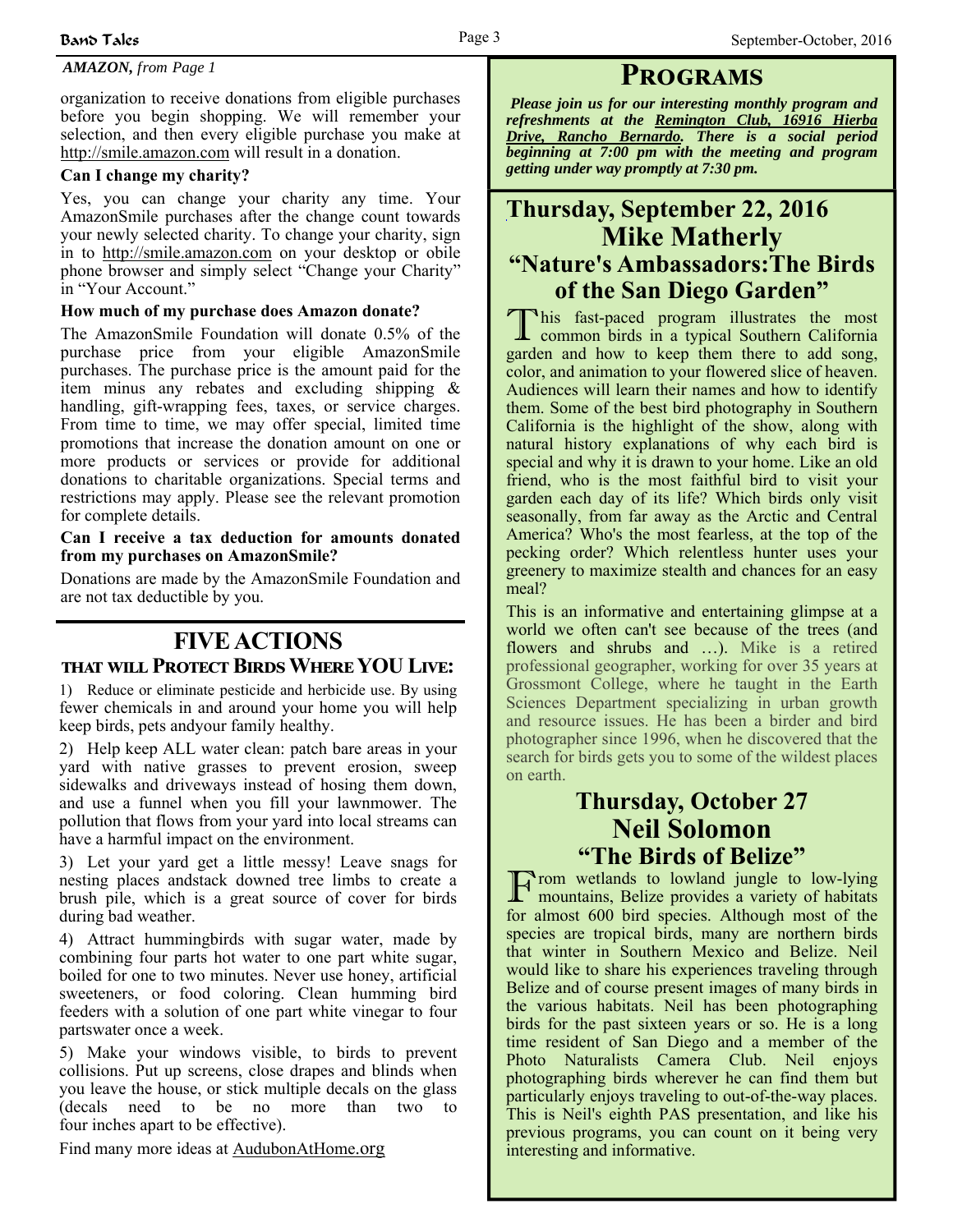## **FIELD TRIPS** *Jim Beckman*

The ther a seasoned birder or a beginner, you are welcome to join us. For more information call the trip leader shown below. Heavy rain cancels trips. Locations in Thomas Guide Coordinates are shown in parenthesis as (Page-Column Row). Ratings: 1=easy, suitable for all levels, 2=moderate, a bit more walking and possibly some hilly terrain, 3=challenging, longer hikes and may involve some steep terrain.

**Please Note: Summer birding can be very warm so be sure to bring sunscreen and sufficient water on walks.**

Saturday, September 3, 8:00 am **Kit Carson Park** Escondido **(1150-C1) Rating: 1**

From I-15 in Escondido, exit east on Via Rancho Parkway and drive about one mile northeast on Bear Valley Road to the Park Road entrance at the stoplight. Turn left, and proceed on Park Road about ¾ mile to the Amphitheater parking lot on the right. Woodland, riparian, and open-area habitats will usually get us a nice list of resident birds. Expect warm weather.

Leader: Jeff Ebright

858-484-3932

Saturday, September 10, 8:00 am.

 **Oak Hill Memorial Park (New Summer Location)**  Escondido

**(1130-F1)) Rating: 1**

From I-15 exit east on Via Rancho Parkway, which becomes Bear Valley Parkway, and drive 5 miles north to Glen Ridge road at Orange Glen High School. Turn right on Glen Ridge Road and proceed approximately 1 mile east to the cemetery gate. Turn left to parking area. Expect warm weather

Leader: Jim Beckman

858-205-2819

Saturday, September 17, 8:00 am.  **Batiquitos Lagoon**  Carlsbad **(1127-A7) Rating: 1-2**

From I-5 in Carlsbad, exit east on Poinsettia Lane. Turn right on Batiquitos Drive, drive about ½ mile to Gabbiano Lane, turn right and continue to the end. We will look for ducks, waterfowl, and riparian birds. Expect warm weather.

Leader: Michael Beeve

290-247-5237

Saturday, September 24, 8:00 am. **Kumeyaay Lake**  Mission Trails Regional Park, Santee

#### **(1230-G6) Rating: 2**

From North County, take I-15 south to CA-52 east. Take exit 13 (Mast Boulevard) and turn left on to Mast. Take the first right onto West Hills Pkwy. Take another right onto Mission Gorge Road and then make a very slight right onto Father Junipero Serra Trail. At the 4-way stop sign, make a right onto Bushy Hill Drive, and turn right just past the campground entry kiosk into the free Day Use parking area. Expect warm weather. Leader: Jim Beckman 858-205-2819

Saturday, October 1, 8:00 am.

#### **Bolsa Chica Ecological Reserve & Huntington Central Park**

Huntington Beach, Orange County **(O.C. 857-C3) Rating: 1-2**

Bolsa Chica Ecological Reserve is the largest coastal salt marsh preserve in the Los Angeles/Orange County metropolitan region. Its 300 acres are a vital oasis for resident shorebirds and millions of migrating birds traveling between the Arctic and South America along the Pacific Flyway. At Huntington Central Park we will see locals and possibly vagrant migrants. We will bird at the Reserve first and then drive to Huntington Central Park. **Directions:** Take I-5 north past San Juan Capistrano. Continue on I-5 to I-405. Take I-405 north (towards Long Beach). Exit on Warner Avenue West. Continue west approximately 6 miles to Pacific Coast Highway. Turn left (south) and drive about 1 mile (making a U-turn) to the Reserve parking lot on the east side of Pacific Coast Highway. It's about 70 miles from Oceanside and should take about 75 minutes. Meet at the boardwalk entrance. **VERY IMPORTANT: Arrive extra early for the best parking spots.** Bring a picnic lunch to enjoy at the Huntington Central Park picnic tables.

Leader: Sally Sanderson vcwillow@aol.com 760-749-6995

> Saturday, October 8, 8:00 am. **Whelan Lake Bird Sanctuary** Oceanside

### **(1066-F7) Rating: 2**

From Highway 78 west, exit north on El Camino Real and continue to Douglas Drive. From I-5 north exit east on Highway 76 and continue to the Douglas Drive exit. Take Douglas Drive north approximately 1 mile and turn left on North River Road. Continue west on North River Road to the entrance gate at the end. NOTE: Greg has again offered to have the gate open at 7:30 am for Early Birds and leave it open until 8:45 to accommodate latecomers. From the gate proceed straight ahead on the less traveled road to the Sanctuary. Disregard the "No Trespassing" Signs. For those interested in lunch, we will be dining at "The Pitstop", located beside the police station, at 3825 Mission Avenue, Oceanside 92058, just a couple of blocks west of Douglas Drive. It's loaded with 50s atmosphere, automobile memorabilia, and serves at least twenty different styles of burgers, all at reasonable prices. Leader: Doug Walkley 310-387-8190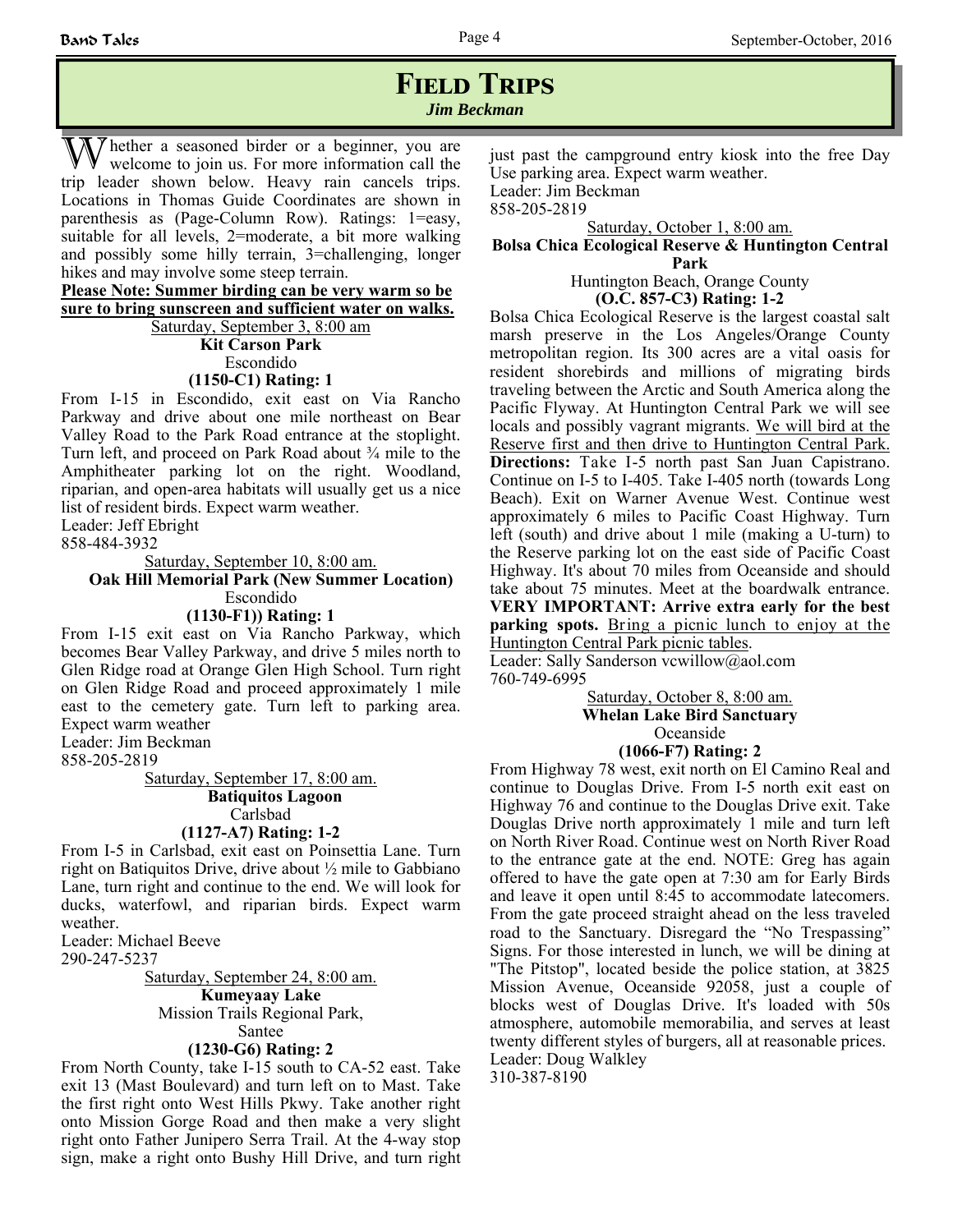#### Saturday, October 15, 8:00 am. **Lake Hodges** Del Dios **(1149-E2) Rating: 2**

From I-15 in Escondido exit at Via Rancho Parkway and drive west to Lake Drive. Turn left and drive about 1/2 mile. Meet at Del Dios Park across the street from the Country Store. We should see waterfowl, shorebirds and a whole host of local resident birds Leader: Hal Benham

858-679-7904

Saturday, October 22, 8:00 am. **La Jolla Coastline** La Jolla **(1227-E6) Rating: 1**

From Highway 52 driving west exit at La Jolla Boulevard West (formerly Ardath Road). Continue on this road, which will merge with Torrey Pines Road for about  $\frac{3}{4}$ mile, then turn right on Prospect. Continue on Prospect to Coast Boulevard Meet on the ocean-side in front of the Bridge Club and restrooms. Parking is all along Coast Boulevard and adjacent residential streets. **Arrive extra early for the best parking spots.** Park at the first available parking space located. We will be looking for shorebirds, gulls, and seabirds.

Leader: Jack Friery

619-218-7342

Saturday, October 29, 8:00 am.

**Mission Bay Flood Control Channel & Famosa Slough**  San Diego

**(1268-C4) Rating: 1**

Take I-15 south to I-8. Go west on I-8 and exit north on I-5. Take the first off-ramp, Sea World Drive west to South Shores Park Drive (stop light). Turn left and proceed to our meeting place along the frontage road adjacent to the Flood Control Channel. We will be looking for migrating waterfowl and shorebirds in the channel and bay areas and then drive to near-by Famosa Slough.

Leader: Jeff Ebright 858-484-3932

Saturday, November 5, **8:30 am. (NOTE: New Fall/Winter Start Time) Daley Ranch** Escondido **(1110-C3) Rating: 2-3**

From I-15 in Escondido exit at El Norte Parkway and drive east approximately 3 miles. Look for the "Daley Ranch" sign and turn left (north) on La Honda Drive. Continue up the hill toward Dixon Lake and on to the Daley Ranch free parking area on your left. Meet at the trail-head kiosk.

Leader: Tom Trowbridge 760-743-1052





## **THE SECRET SUPERPOWER OF BIRDS, REVEALED**

*Researchers have figured out how some species of birds deploy UV vision.* 



Y es, rainbows are glorious—but from a bird's perspective, they're even more intense. Many avian species have the ability to see a brighter version of the world, filled with a whole range of colors that we literally can't imagine. While scientists have long known that birds like Zebra and House Finches are capable of ultraviolet (UV) vision, they haven't entirely understood how.

A new study, published earlier this month, sheds a little more light on this ability. Researchers from the Washington University School of Medicine in St. Louis have identified the features that enable, and even correct, birds' super-sensory powers: a combination of selfcalibrating cone cells and metabolically altered pigments.

First, let's recap the basic anatomy. In both birds and humans, there's a thin lining of tissue in the back of the eye called the retina, which allows the brain to receive and process images. The human retina is a mosaic of three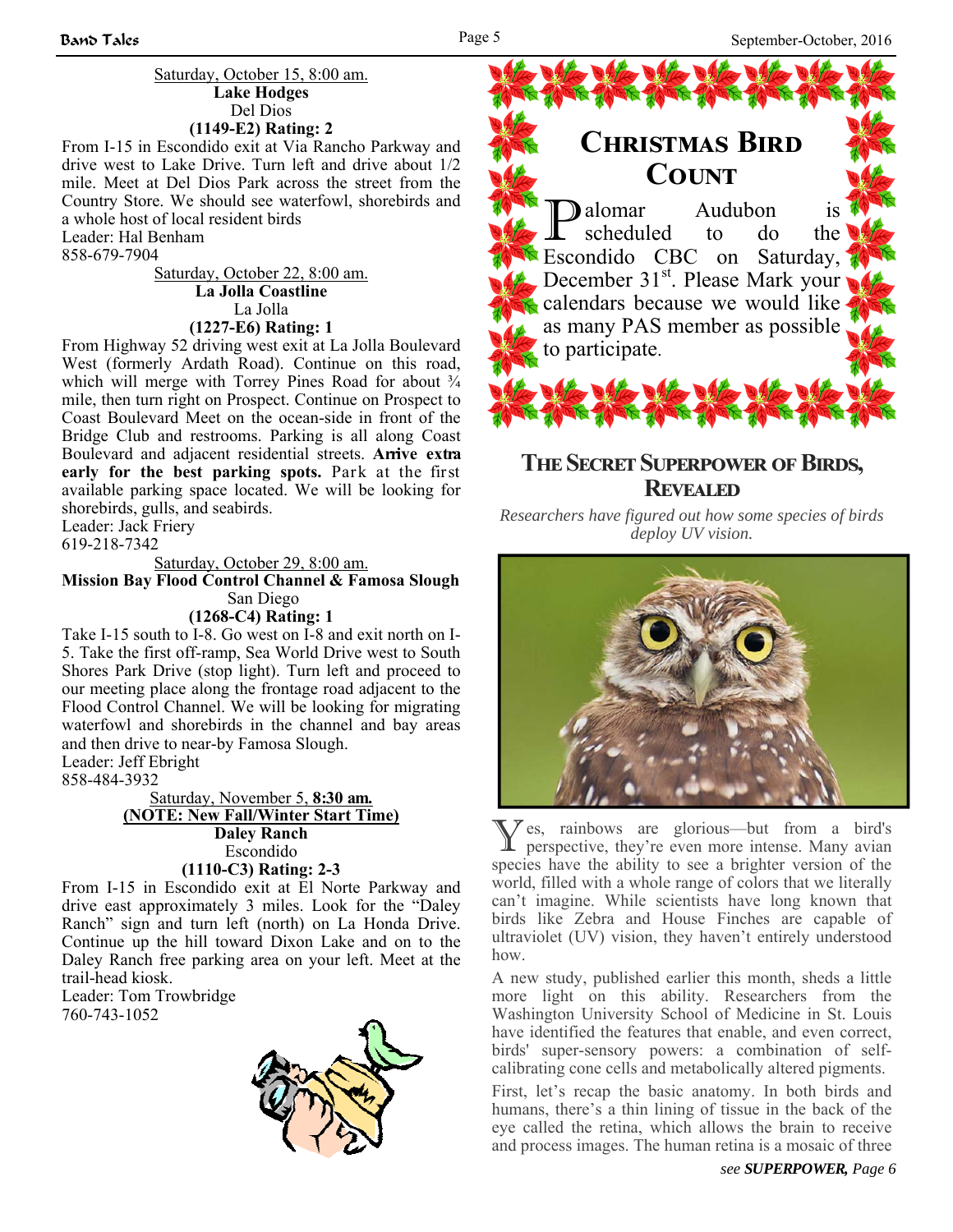### *SUPERPOWER, from Page 5*

different kinds of photoreceptors, also known as cones that are named for the colors of light they absorb: red, green, and blue. Avians have an extra, UV-sensitive cone that unlocks a huge spectrum of light hidden to human eyes. All birds have this fourth "violet" cone - but they're split into those that can see UV wavelengths and those that have "violet vision." No species can do both.

Birds with UV vision boast a number of advantages. They're better at foraging for food and are able to spot waxy fruits and berries that reflect UV light. They're also better at wooing mates. The plumage of some UVsensitive species—European Starlings, Blue Grosbeaks, and American Goldfinches, to name a few, reflect UV light differently in males than in females, helping the birds distinguish between the sexes. On the other hand, nocturnal birds such as owls retain violet vision because there's no need to see additional colors at night.

The spectrum of light visible to the human eye includes wavelengths between 400 and 700 nanometers (nm). This covers the longer wavelengths of red (620 to 750 nm), to the shorter blue (450 to 496 nm), to the even shorter violet (380 to 450 nm). Humans aren't able to see to the very ends of the spectrum, but birds with violet vision can, making them more able to discriminate shades of violet light. Meanwhile, UV light has even shorter wavelengths, measuring from 355 to 380 nm. Birds that can detect UV have one weakness: They have a "blind spot" that leaves them far less sensitive to light in the violet range, making it difficult for them to discern colors that fall between UV and blue. This is a major disadvantage, given how strongly birds depend on their capacity of sight, says Matthew Toomey, the paper's lead author and a postdoctoral fellow at the Washington School of Medicine.

But the new analysis found that birds solve this problem through a number of different adaptations. To figure out how they compensate for the blind spot, the researchers created computational models of avian vision, using data collected from previous studies on 21 violet-sensitive species and 24 UV-sensitive species. They then homed in on light-filtering pigments called carotenoids, which color birds' feathers and eyes, and classified them as either violet– or UV-sensitive in each species. These stats were plugged into a model to predict how pigments affect the number of colors birds actually see.

The researchers found that species with UV vision can shift the range of their so-called blue cones to detect the shorter wavelengths of the blind spot. The violet cones also move in sync, revealing a surprisingly coordinated relationship between the two structures. "This finding is exciting because it shows this trait of UV vision relies on a complex set of adaptations, not just shifting the sensitivity of one cone," Toomey says.

To toggle the wavelengths of their blue and violet cones, birds rely on a specialized organelle called a cone oil droplet. These droplets are pigmented with carotenoids that are picked up from food; depending on how they decide to metabolize their carotenoids, avians can absorb

longer or shorter wavelengths. Think of them like that let birds see the world in colors of their choosing.

UV vision does come at a cost though. "One of the reasons we think we see this variation among bird species is that UV light is damaging to the retina," Toomey says. Plus, as the wavelengths moves through various media, they can end up with chromatic aberrations, leading to distorted or fuzzy images. Toomey says this pitfall might explain why most UVenabled birds have small eyes - the bigger the surface, the more room for error.

Eventually, Toomey wants to identify the enzymes that are responsible for generating the "filters." From his point of view, avian eyesight is the perfect model to answer the fundamental questions of evolution. His vision for the field is looking bright - even if he's only got three cones.

**EXTINCTION CAUSED BY MAN**<br> **F** lizabeth Kolbert (author of THE S  $\frac{\text{E}}{\text{EXTNCTION}}}$  postulates, along with others\*, that we are entering a period of mass extinction for our fauna (the sixth extinction). The five prior mass extinctions occurred in prehistory, the last (famous for the extinction of the dinosaurs) occurred more than 60 million years ago. The current period, which may date back 500 years, has the distinction of being the only period to occur during the existence of Homo sapiens.

Whether or not the current period will be a major mass extinction, the relationship between Man and the extinction of specific species appear very close, and obvious in some cases. In the latter category is the Passenger Pigeon which was reputed to once be the most commonly occurring bird in North America before hunting rendered it extinct in the early  $20<sup>th</sup>$  century. The Great Auk suffered the same fate in the early 1800's. The Great Auk was a large flightless bird that in its heyday ranged over Scandinavia and beyond. Unfortunately, the bird was easy to catch and apparently tasty. With the coming of human settlers its range was reduced to a few rocky outcropping in the North Atlantic. When mariners located these sites, the Auk was a goner. The last one was shot near Iceland in 1821.

The lack of a written record makes man's relationship to other extinctions less clear, however, human settlement timelines and the lack of other plausible explanations make humans suspect. The Moa of New Zealand (more large flightless birds) were known to have been hunted by New Zealand's native people (the Maori), and were probably extinct by the time Europeans arrived.

 Today, large animals, or mega-fauna, are threatened on many fronts by human activity. Elephants and rhinos are hunted for their tusks and horns as well as suffer habitat loss. Large cats, apes, and bears are also losing habitat in many parts of the world and continue to be preyed upon by humans. Protective breeding programs and large reserves may be slowing the loss of some, but survival in the wild remains uncertain for others.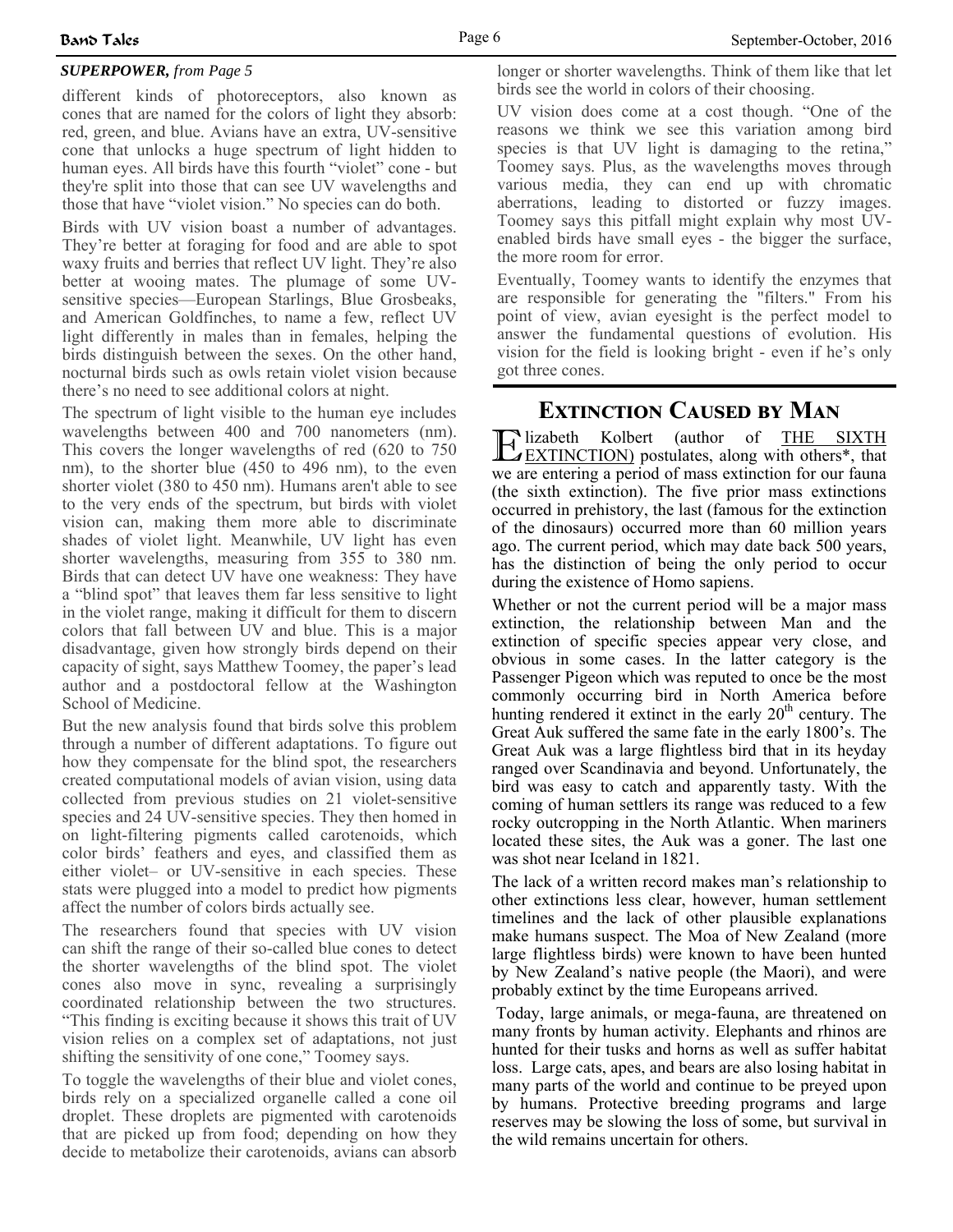In addition to these negative direct interactions between humans and animal species, there is the role of human activity in climate change. This is a very serious worldwide threat that the Audubon Society and other groups are actively studying. Hopefully, we will be able to mitigate the effects of climate change and protect vulnerable species over time. In doing this we should not lose sight of other extinction threats. These include the continued exploitation and destruction of mega-fauna, the loss of natural habitats, and the introduction of alien species that threaten native plants and animals. Palomar Audubon has a distinguished history in fighting for habitat preservation in San Diego County. These include the Society's role in land purchases that are now part of the San Dieguito River Park. Our Board of Directors remains committed to continuing this fight. We also welcome input from our membership as to where else we can direct our conservation efforts.

\*Dirzo, Rudolfo, et.al. "Defaunation in the Anthropocene" Science: vol. 345, 401-406 (2014)

## **THE RECOVERING AMERICA'S WILDLIFE ACT (HR 5650)**



Several states have identified the Short-eared Owl as a Species of Greatest Conservation Need that would be helped by the Recovering America's Wildlife Act. *(Photo: Duke Coonrad/*

**B** ipartisan legislation has been introduced in the U.S.<br>House of Representatives that would provide \$1.3 billion in funding for states to help proactively conserve and recover at-risk birds and other wildlife throughout the nation.

The Recovering America's Wildlife Act (HR 5650), introduced by Representatives Debbie Dingell (D-MI) and Don Young (R-AK) would support state efforts to implement wildlife conservation plans. All fifty states and the District of Columbia have developed State Wildlife Action Plans, but current funding is far from sufficient to meet the needs of imperiled birds and wildlife.

Last year, representatives from conservation groups including Audubon, along with sportsmen groups, businesses, and former elected officials, came together to discuss solutions for this urgent problem, by forming the Blue Ribbon Panel on Sustaining America's Diverse Fish and Wildlife Resources. In a report released in March, the panel recommended a funding level of \$1.3 billion to address the needs of wildlife across the country by effectively implementing the state plans. In recent years, state plans have been funded through a federal grant program at about \$60 million in total per year. The funding would come from existing federal revenue derived from mineral and energy development that would otherwise go to the U.S. Treasury. This model is similar to the Land and Water Conservation Fund, so that if resources are depleted through development, habitat and wildlife can be conserved in return.

The bill from Reps. Young and Dingell directs states to help their designated Species of Greatest Conservation Need. Conserving species before they reach critical levels is more effective, and more cost-efficient, and could help hundreds of species of birds throughout the country. Since 2002, more than one-third of federal funds to implement state wildlife plans have supported bird conservation.

Look out for an opportunity to take action on this important legislation with Audubon in the coming weeks.

## *PALOMAR AUDUBON SOCIETY WELCOMES NEW AND RENEWING CHAPTER-ONLY MEMBERS:*

Heidi Mar-Arele Karen Matthews Barbara Raab

## *AND WE APPRECIATE OUR DONORS VERY MUCH!*

Joyce Anderson Arne and Sunny Christiansen Karen Matthews Dale Silimperi

#### <u>KKKKKRKRKKKKKKKKKKKRKKRKKKKKKK</u>

#### **Hey, All You Birders!**

I **f you have Internet access and haven't yet visited the PAS website, www.palomaraudubon.org, you are missing out on some FREE, WHOLESOME FUN! (Cain't hardly git none o' that online NO HOW no more!!)** 

**For example, if you are now reading a hard copy of this issue of Band Tales you probably think all those grey boxes are boring. WELL, visit us online and you just might be pleasantly surprised! I kid you not,** 

**"it's a beautiful thang when y'all see it in COLOR!"** 

*Signed, yer friendly editor*